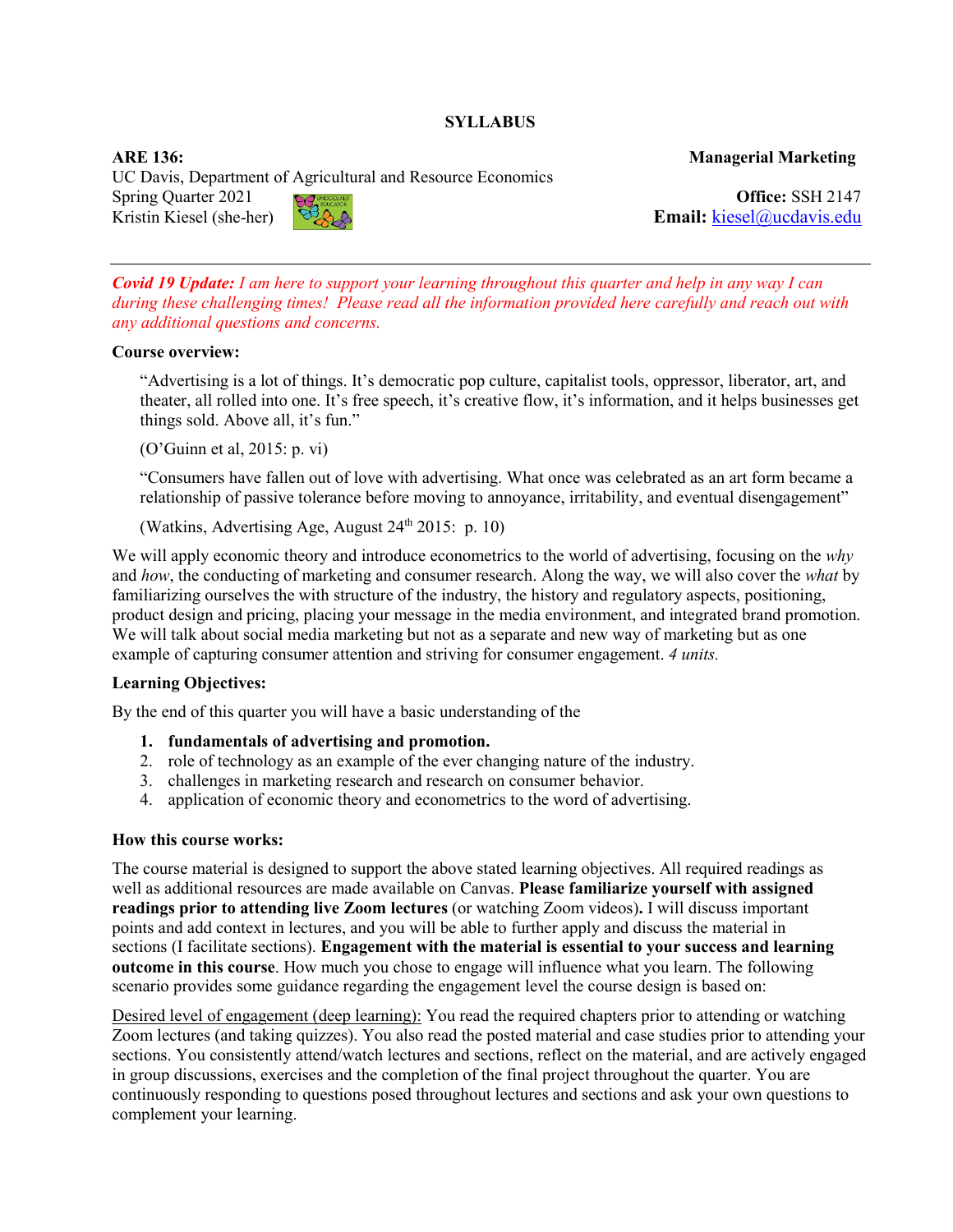# Live Zoom lectures, sections, and student hours:

**I will teach lectures and sections live via Zoom.** I will post lecture slides prior to lectures each week (including a note taking version) and I encourage you to print them and take notes throughout lectures. While you will have the option to briefly check in with after each lecture, I will also hold additional student (office) hours on Zoom during which you can ask me questions. Videos of held lectures will be made available via the Zoom tab after each lecture as well in case you cannot attend lectures live or want to review the material. Sections are mandatory and an essential part of this course and your learning of the material. I rather than a TA will facilitate those sections. They will not be recorded due to the format and structure of the sections bur I will make section slides available on Canvas after each section for your reference. **Please be aware of the copyright protection of all my materials shared and also refer to Zoom Etiquette page on Canvas.** 

# **Graded Assignments, Projects, and Exams:**

We all procrastinate. Incentives serve as commitment devices to keep up and stay engaged with the material throughout the quarter. It is the main reason, I am continuing to teach live in this remote learning environment. The **below assignments and grade distribution are designed to further support your continuous engagement with the material and learning in this environment.**

## Quizzes:

**We will have two weekly quizzes posted on the Quizzes tab on Canvas. You will have to complete the first of these quizzes before each Tuesday lecture (it will be available 24 hours prior) and the second quiz after each lecture on Thursday (it will be available for 48 hours after)**. [1](#page-1-0)The first quiz tests whether you read the required textbook chapters for each week, while the second quiz tests your familiarity with the material discussed in lectures. **There will be a total of 17 quizzes and I will drop your three lowest quiz scores in computing your final grade.**

## Zoom participation (iClicker Reef App):

**In addition, you will be able to actively participate and test your understanding by responding to questions using the iClicker Reef App during live Zoom lectures and sections.** In order to do so, please make sure you are registered (using your UC Davis information) with iclicker Reef App. I will ask questions throughout live lectures (and sometimes in sections) and **randomly choose one question to assign up to two participation points for each lecture** (or section)**. You will receive one point if you submitted an answer and an additional point if you submitted the correct answer.** While you can receive more participation points by the end of the quarter, 40 points will count as a 100% participation score towards your final grade. This censured scoring allows you to learn from answering questions incorrectly, miss a few lectures, or encounter technical difficulties. **No additional adjustments are made to your participation score.** [2](#page-1-1)

## Journal entries:

I want you to keep a *journal* or regularly reflect on the material covered each week and ask you to submit select journal entries (or short reflections) as an assignment each week. These assignments give you an opportunity to **reflect on your learning and provide feedback on the assigned readings, lectures, sections, and additional information posted from each week**. You can also discuss **ideas related to each week's material** in preparation for your final project. You can also share additional examples or sources that relate to the material covered each week, **and submit your reflections in alternative formats (e.g. upload a picture of hand-written notes, draw a diagram, record yourself or relevant content)**. Journal entries will be graded on effort and I (and my TA's) will do our best to provide comments and feedback. I will also incorporate select entries during lectures the following weeks. **You have to turn in at least six weekly journal entries electronically by midnight each Friday (see** 

<span id="page-1-0"></span><sup>&</sup>lt;sup>1</sup> We will not have a pre-lecture quiz during the first week and no quizzes during the week of the midterm.

<span id="page-1-1"></span><sup>&</sup>lt;sup>2</sup> If you are not able to join the live lectures and sections at the scheduled time or continue to experience connectivity issues, you can choose to opt out of this participation part of your grade altogether. If you decide to do so, please contact me via email before the midterm. In this case, all other assignments receive a higher weight in your overall grade.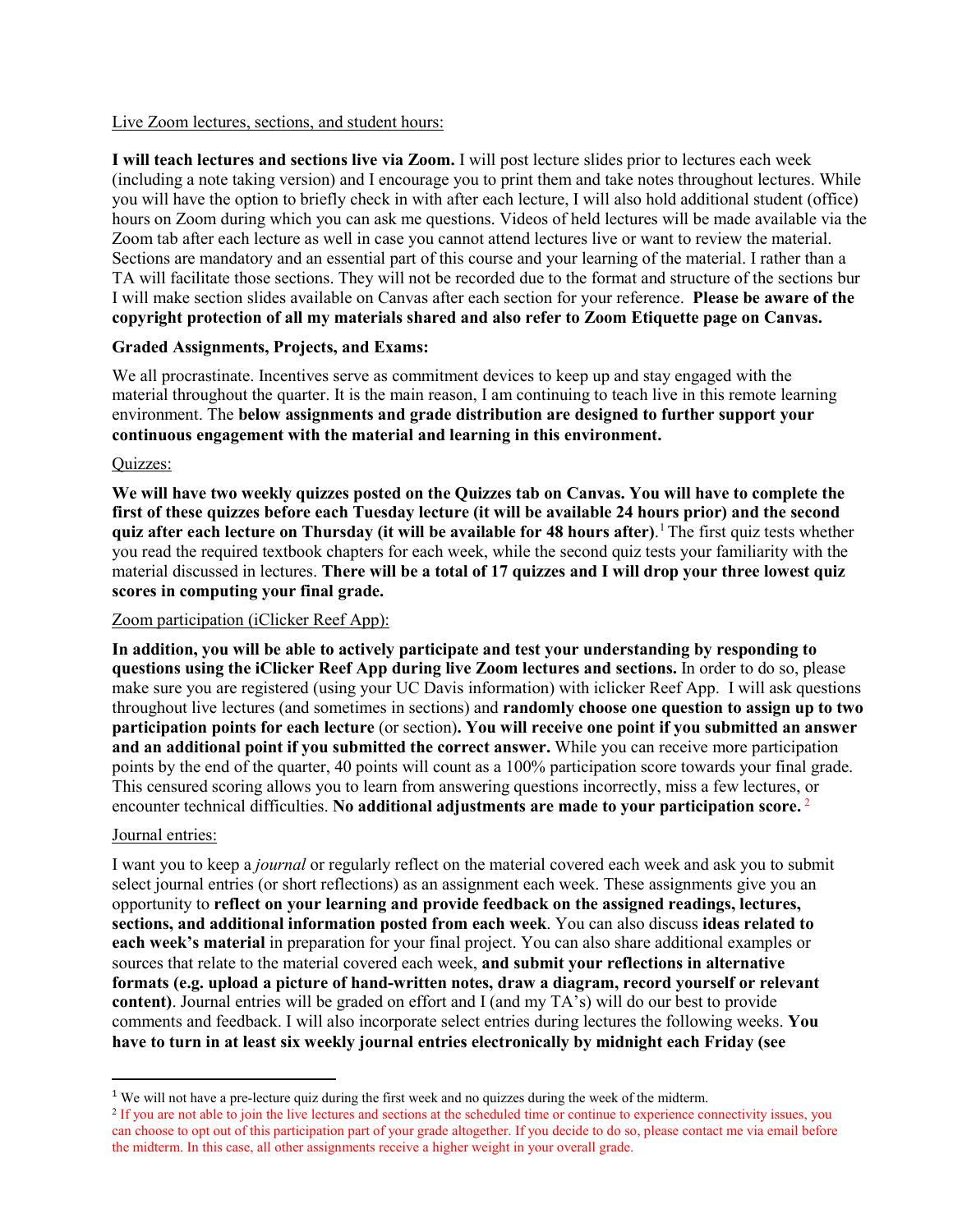# **Canvas assignments posted). If you turn in more, your six highest scores will count towards your final grade.**

# Final project:

In order to apply the learned material throughout the quarter, **you will be asked to complete an advertising or marketing plan in groups**. I encourage you to think about this early and seek feedback throughout the quarter. Additional information regarding this project is provided in a separate handout. **You can use these projects to build a portfolio that will aid your internship and job applications.**

# Exams:

# **There will be one online midterm during lecture time on Thursday, April 29th. The final will be available online during the scheduled final exam time on Friday, June 4th.**

Please check the assignment and exam schedule and add those dates to your calendar. If your responsibilities or circumstances interfere with the successful completion of the graded assignments beyond what is already stated above, please reach out ASAP such that I can verify your circumstance (documentation will be required) and **excuse you from the missed assignment, quiz or exam (I do not give make-up quizzes or exams)**. Your final grade will be based solely on the remaining assignments.

If you are unsure if your situation warrants this additional accommodation, please ask. In the past, in addition to athlete schedules, I have made these accommodations for family emergency situations (e.g. death or sickness), extraordinary circumstances (e.g. economic and social distress), job obligations (one-time responsibilities that cannot be rescheduled) and professional opportunities (e.g. job interviews or conference attendance).

| <b>Prerequisites:</b> | ARE 100B; ARE 106; ARE 100A(C- or better); STA 013 (C- or better) or STA<br>$013Y(C-$ or better); STA 103 (C- or better)                                                                                                                                                                                                                                                                                                                                                                                                                                                                                                                                                                                                                                                                                                                                                     |  |  |
|-----------------------|------------------------------------------------------------------------------------------------------------------------------------------------------------------------------------------------------------------------------------------------------------------------------------------------------------------------------------------------------------------------------------------------------------------------------------------------------------------------------------------------------------------------------------------------------------------------------------------------------------------------------------------------------------------------------------------------------------------------------------------------------------------------------------------------------------------------------------------------------------------------------|--|--|
| <b>Required:</b>      | Advertising and Integrated Brand Promotion, O'Guinn, Allen, Semenik, and<br>Close, 8 <sup>th</sup> Edition                                                                                                                                                                                                                                                                                                                                                                                                                                                                                                                                                                                                                                                                                                                                                                   |  |  |
|                       | To reduce student costs and ensure easy access, the textbook is made available as<br>an e-book for this course. If you are part of the Equitable Access program,<br>you can click on the Bookshelf tab on Canvas to access the textbook. If you<br>opted out of this program, you have the opportunity purchase the e-book on the<br>bookshelf tab. Please note that you have other ways to get access to the textbook<br>including through the library (see Reading list tab in Canvas). Please also note<br>that the $7th$ edition does not differ significantly from the $8th$ edition, if you wish to<br>use an earlier edition to save money. Even earlier editions differ more<br>significantly in their structure, and it will be harder to follow along with the<br>course material using these.<br>Additional articles, podcasts, and case studies posted on Canvas |  |  |
|                       | iclicker Reef App                                                                                                                                                                                                                                                                                                                                                                                                                                                                                                                                                                                                                                                                                                                                                                                                                                                            |  |  |
|                       | You will need this app to actively participate in live Zoom lectures. It is available<br>for students in this course and this quarter for free. Please see the posted iClicker<br>and Reef assignment for additional information.                                                                                                                                                                                                                                                                                                                                                                                                                                                                                                                                                                                                                                            |  |  |
| <b>Recommended:</b>   | The Attention Merchants: The Epic Scramble to Get Inside our Heads, Tim Wu.<br>Alfred Knopf, 2016                                                                                                                                                                                                                                                                                                                                                                                                                                                                                                                                                                                                                                                                                                                                                                            |  |  |
|                       | The Data Detective. Tim Harford. Riverhead Books. New York 2021                                                                                                                                                                                                                                                                                                                                                                                                                                                                                                                                                                                                                                                                                                                                                                                                              |  |  |
|                       | Monetizing Innovation: How smart companies design the product around the price.<br>Madhavan Ramanujam and Georg Tacke, Wiley, 2016                                                                                                                                                                                                                                                                                                                                                                                                                                                                                                                                                                                                                                                                                                                                           |  |  |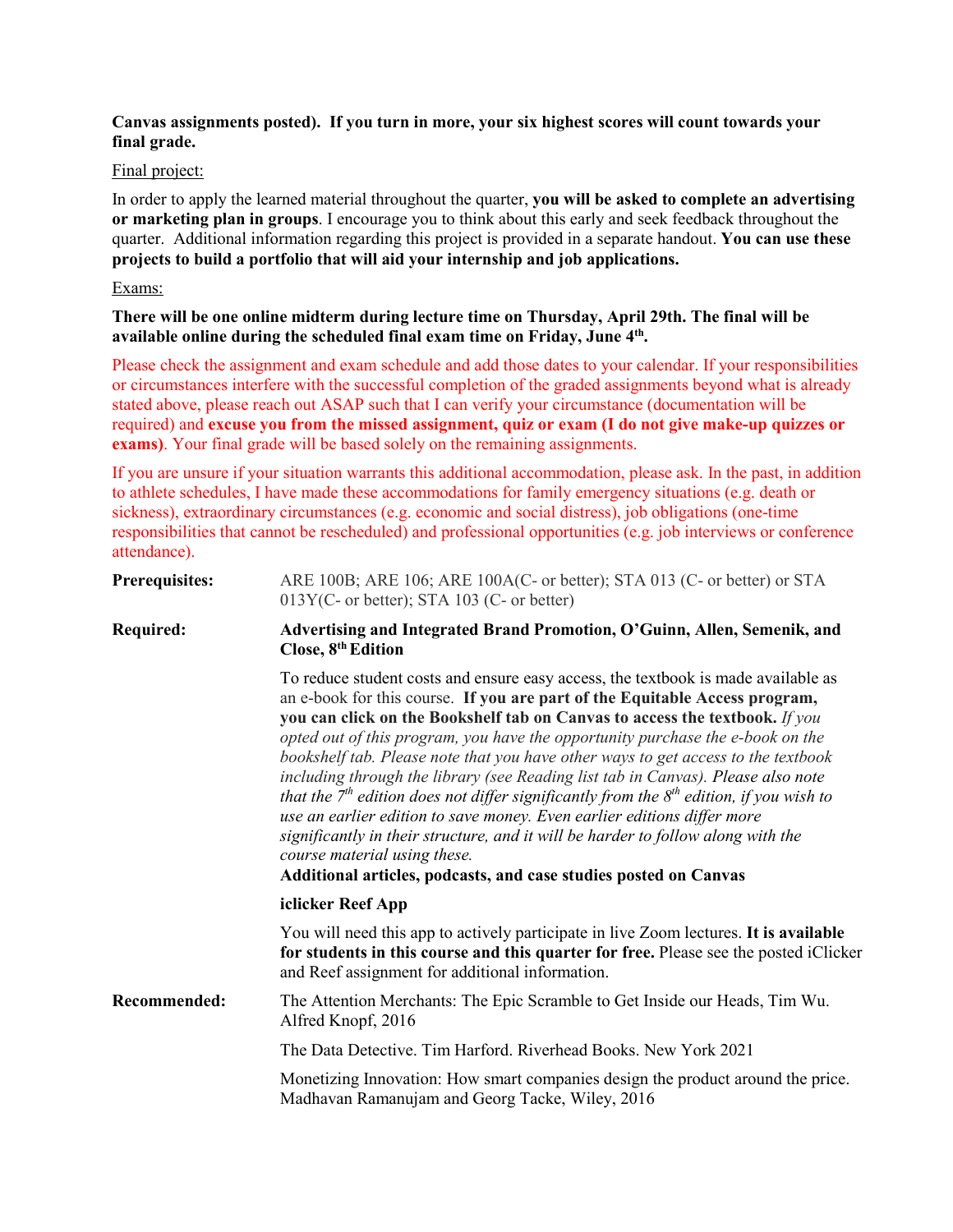Hooked: How to Build Habit Forming Products, Nir Eyal (with Ryan Hoover), Penguin Group USA, 2014

Contagious: Why things catch on, Jonah Berger, Simon & Schuster, Inc, 2013

Brainwashed: Challenging The Myth of Black Inferiority. Tom Burrell. Smiley Books, 2010

Food Politics: How the Food Industry Influences Nutrition and Health, Marion Nestle, University of California Press, 2002.

Soda Politics: Taking on Big Soda (And Winning), Marion Nestle, Oxford University Press, 2015

Mindless Eating: Why we eat more than we think, Brian Wansink, Random House Publishing Group, 2010.<sup>[3](#page-3-0)</sup>

Please note that the above resources are also added under the Reading list tab on Canvas and available through the library. The library acquired e-book versions whenever possible.

Additional articles and reports posted on Canvas

*Mad Men (TV series 2007-2015) Available on Netflix*

#### **Grades:**

 $\overline{a}$ 

Your final grade will be calculated based on your **quizzes, lecture participation, group project, journal entries, midterm and final exam.** Numerical scores will not be converted to letter grades until the end of the quarter and specific letter grades will not be assigned to individual assignments. The final score breakdown and grade distribution is as follows:

| Quizzes<br>Participation<br><b>Journal Entries</b><br>Group Project<br>Midterm |                  | 28%<br>$(140 \text{ points})$<br>8%<br>$(40 \text{ points})$<br>$(60 \text{ points})$<br>12%<br>$(60 \text{ points})$<br>12%<br>$(100 \text{ points})$<br>20% |                                                                     |
|--------------------------------------------------------------------------------|------------------|---------------------------------------------------------------------------------------------------------------------------------------------------------------|---------------------------------------------------------------------|
| Final                                                                          |                  | 20%<br>$(100 \text{ points})$<br>$100\%$<br>$(500 \text{ points})$                                                                                            |                                                                     |
|                                                                                |                  | Percent                                                                                                                                                       | Grade                                                               |
|                                                                                |                  | $93 - 100\%$                                                                                                                                                  | A                                                                   |
|                                                                                |                  | $90 - 92\%$                                                                                                                                                   | $A-$                                                                |
|                                                                                |                  | $87 - 89\%$                                                                                                                                                   | $B+$                                                                |
|                                                                                |                  | $83 - 86\%$                                                                                                                                                   | B                                                                   |
|                                                                                |                  | $80 - 82\%$                                                                                                                                                   | $B-$                                                                |
|                                                                                |                  | $77 - 79\%$                                                                                                                                                   | $C+$                                                                |
|                                                                                |                  | $73 - 76\%$                                                                                                                                                   | $\mathcal{C}$                                                       |
| Lectures:                                                                      | T/R              |                                                                                                                                                               | $3:10-4:30$ pm Zoom (see Canvas for direct link)                    |
| <b>Sections:</b>                                                               | $\boldsymbol{F}$ | $2:10-3:00$ pm or $3:10-4:00$ pm Zoom (see Canvas for direct link)                                                                                            |                                                                     |
| <b>Student hours:</b>                                                          | T                |                                                                                                                                                               | 4:30 –5:30pm, Zoom (see Canvas for direct link; lecture link for T) |
|                                                                                | $\mathbf R$      |                                                                                                                                                               | $8:00 - 9:00$ am, Zoom (see Canvas for direct link)                 |

<span id="page-3-0"></span><sup>3</sup> Please note that I decided to keep this reference despite the fact that Brian Wansink has been accused of overstating and manipulating his empirical findings. Since then, some of his original publications have been retracted from journals.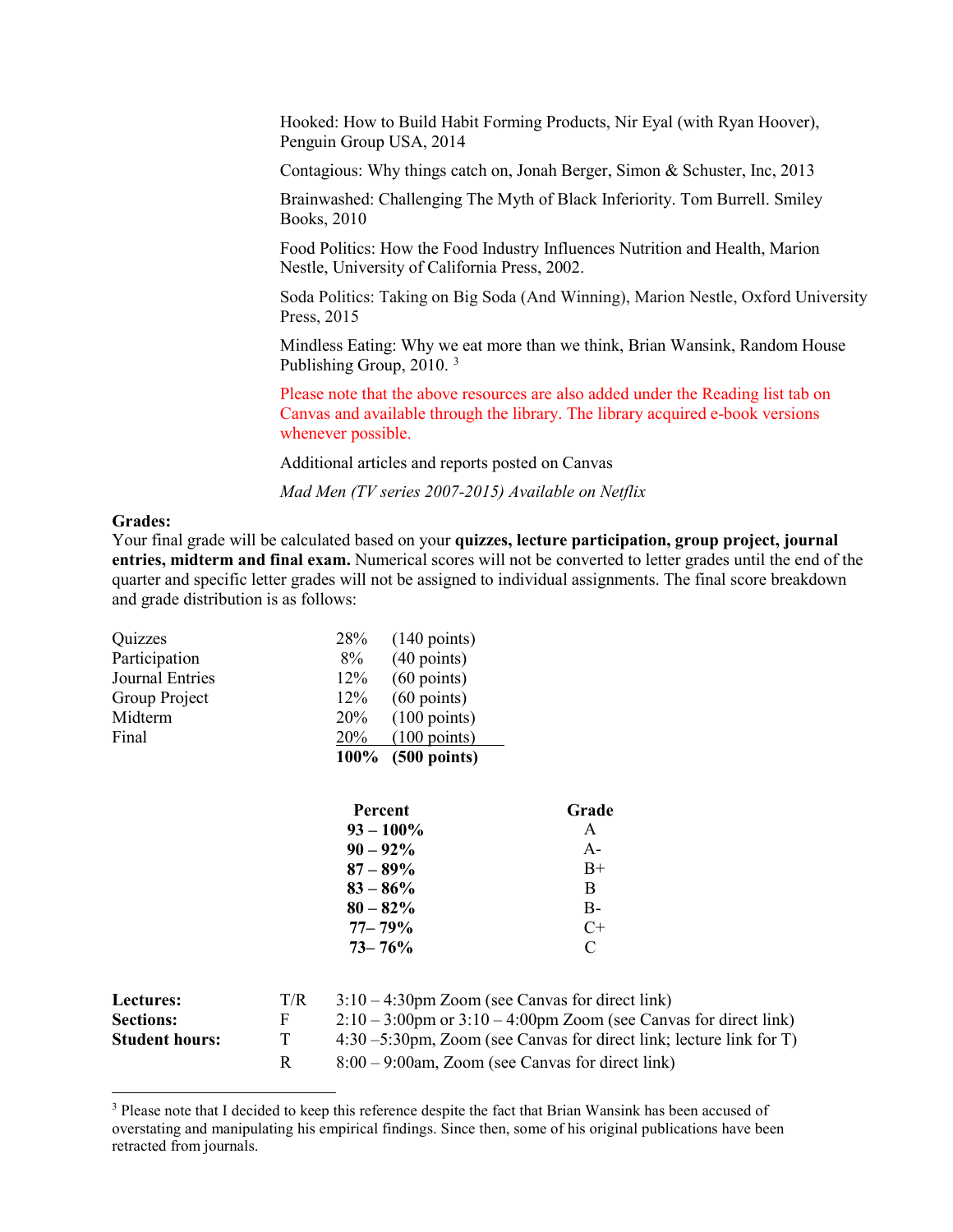Please note that the chosen times allow students in different time zones to join as well. You will be able to socialize and work with others in breakout rooms during those times, and/or ask me anything you would like. Please come with questions or identify areas you want to talk about. I am happy to talk and provide feedback, advise you on anything we cover in class, or have a more personal conversation and provide advice as best as I can. I will, however, not prepare and present additional course material during those times.

**Please use the Canvas discussion tab feature to reach out with additional questions and concerns.** The best way to reach out outside these options (or raise confidential concerns that cannot be discussed publically, is to email me.

If you have any problems with this course, special circumstances and concerns that may affect your ability to learn in this course, please be pro-active and reach out. I am here to help!

| Week                         | <b>Subject</b>                            | <b>Required Readings</b><br>(O'Guinn et al) |
|------------------------------|-------------------------------------------|---------------------------------------------|
| Week 1 (T $3/30$ , R $4/1$ ) | Introduction and course logistics,        | (Chapter 1)                                 |
|                              | Structure of the                          | Chapter 2                                   |
|                              | advertising industry                      |                                             |
| Week 2 $(T\,4/6, R\,4/8)$    | History, social, ethical, and regulatory  | Chapter 3 (Chapter 4)                       |
|                              | aspects                                   |                                             |
| Week 3 (T 4/13, R 4/15)      | Analyzing the advertising                 | Chapter 5 (Chapter 7)                       |
|                              | environment and consumer behavior I       |                                             |
| Week 4 (T 4/20, R 4/22)      | Analyzing the advertising                 | Chapter 6                                   |
|                              | environment and consumer behavior II      |                                             |
| Week 5 (T 4/27, R 4/29)      | Planning decisions, Managing creativity   | (Chapter $8, 9$ )                           |
| Midterm on 4/29              |                                           |                                             |
| Week 6 (T $5/4$ , R $5/6$ )  | Creative message strategy                 | Chapter 10                                  |
| Week 7 (T 5/11, R 5/13)      | Product design and pricing                | Chapter 15                                  |
|                              |                                           |                                             |
|                              |                                           |                                             |
| Week 8 (T 5/18, R 5/20)      | Media planning                            | Chapter 12 (Chapter 13, 14)                 |
|                              | Guest talk: Emiliano Escobedo, HAB        |                                             |
| Week 9 (T 5/25, R 5/27)      | Product placement, branded entertainment, | Chapter 16                                  |
|                              | and event sponsorship                     |                                             |
|                              | <b>Student presentations</b>              |                                             |
| Week 10 (T $6/1$ , R $6/3$ ) | Public relations and influencer marketing | Chapter 18                                  |
| Advertising plan due: 6/3    | <b>Student presentations</b>              |                                             |
| Final Exam: $6/4$ at 1:00 pm |                                           | The final is cumulative                     |

## **Tentative schedule:**

*Note: While you are encouraged to read all chapters listed, pre-lecture quiz questions will not directly test your knowledge of content presented in the chapters listed in parentheses and italics.*

# **Academic Conduct:**

**You are an active member of the UC Davis campus and essential in our efforts to create a fair and honest community.** Please review the Code of [Academic Conduct](http://sja.ucdavis.edu/files/cac.pdf)**.** Familiarize yourself with your rights and responsibilities as you are required to acknowledge them for each of your courses. I encourage you to work together as I strongly believe it supports the learning process. **However, your submitted quiz and exam answers need to be your own, and any sources used in the preparation of your group project need to be**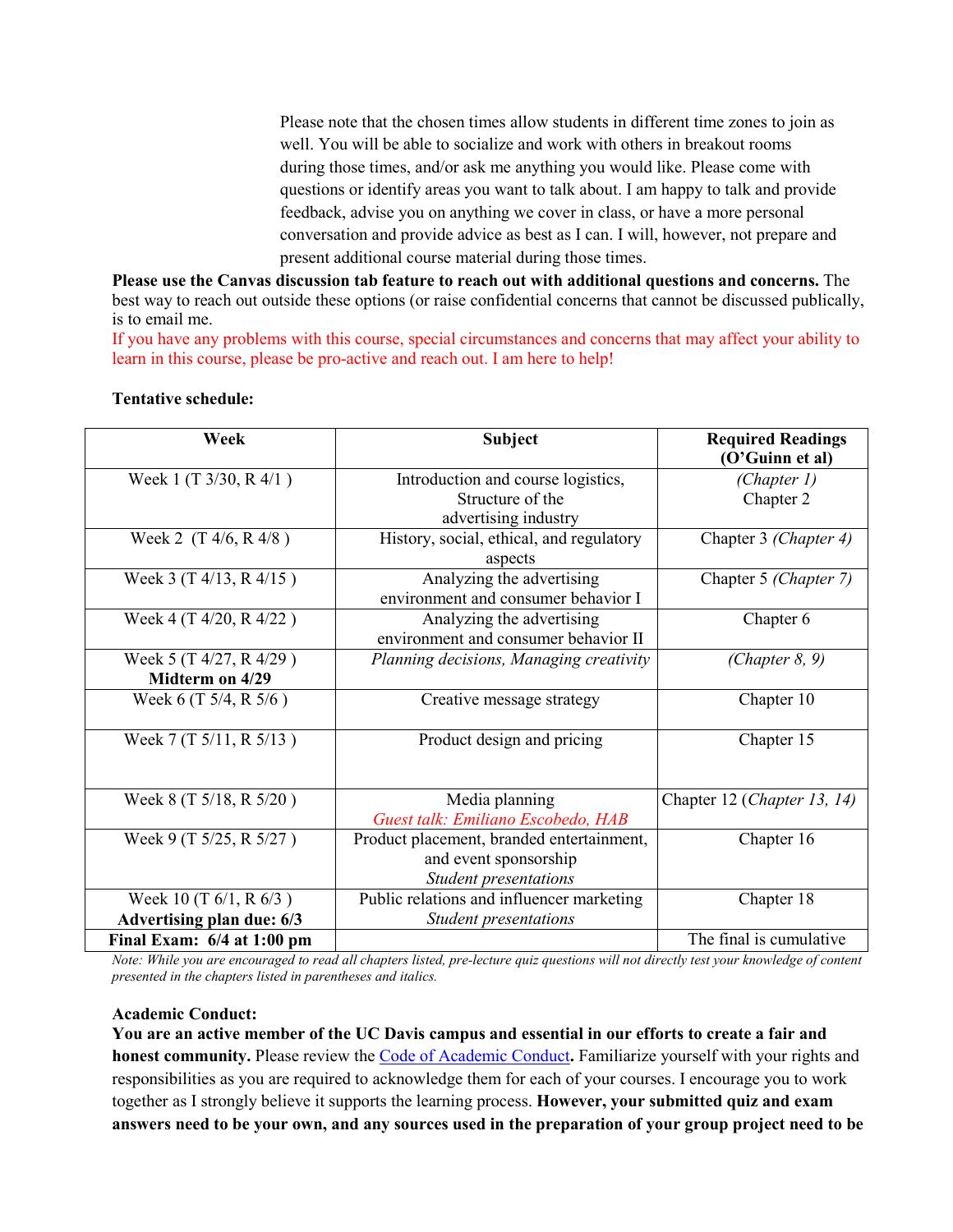**properly cited** (Please refer to **additional information** on proper citation). Any violation will result in you receiving no credit for the assignment or exam in question, and me reporting the incident to the Office of Student Support & Judicial Affairs.

Copyright: My lectures and course materials, including PowerPoint presentations, **quizzes and exams**, assignments, and additional handouts, are protected by U.S. copyright law and by University policy. I am the exclusive owner of the copyright in those materials I create. You may take notes and make copies of course materials for your own use to support your learning. You may also share those materials with other students who are enrolled in or auditing this course **except when taking quizzes and exams**. **You may not reproduce, distribute or display (post/upload)** lecture notes, recordings, **quizzes and exams**, and all other course materials **in any other way — whether or not a fee is charged — without my expressed prior written consent.** You also may not allow others to do so. Any violation will result in me reporting the incident to the Office of Student Support & Judicial Affairs.

# **Courtesy:**

As a courtesy to your fellow students and me, please be on time for online lectures and sections. Make sure your microphone is muted and raise your hand if you have a question. I will then unmute you and allow you to ask a question. Please also refer to additional information posted on Canvas regarding Zoom etiquette.

**When interacting with your classmates, please be respectful**. UC Davis is a diverse community comprised of individuals having many perspectives and identities. We are all under additional stress during these unusual times and in this together. In order to create an inclusive and intellectually vibrant community, we must understand and value individual differences and common ground. The [UC Davis](https://diversity.ucdavis.edu/)  [Principles of Community](https://diversity.ucdavis.edu/) reflect the commitment I seek to uphold.

# **Disabilities:**

If you have a learning disability or a physical disability that requires accommodation, please let me know as soon as possible. I will accommodate all needs that have been verified through the [Student Disability Center.](https://sdc.ucdavis.edu/)

**These are unusual circumstances and challenging times. I hope you all stay healthy, safe, and sane. I will do my best to make this an interactive and enjoyable class and wish you a successful quarter.**